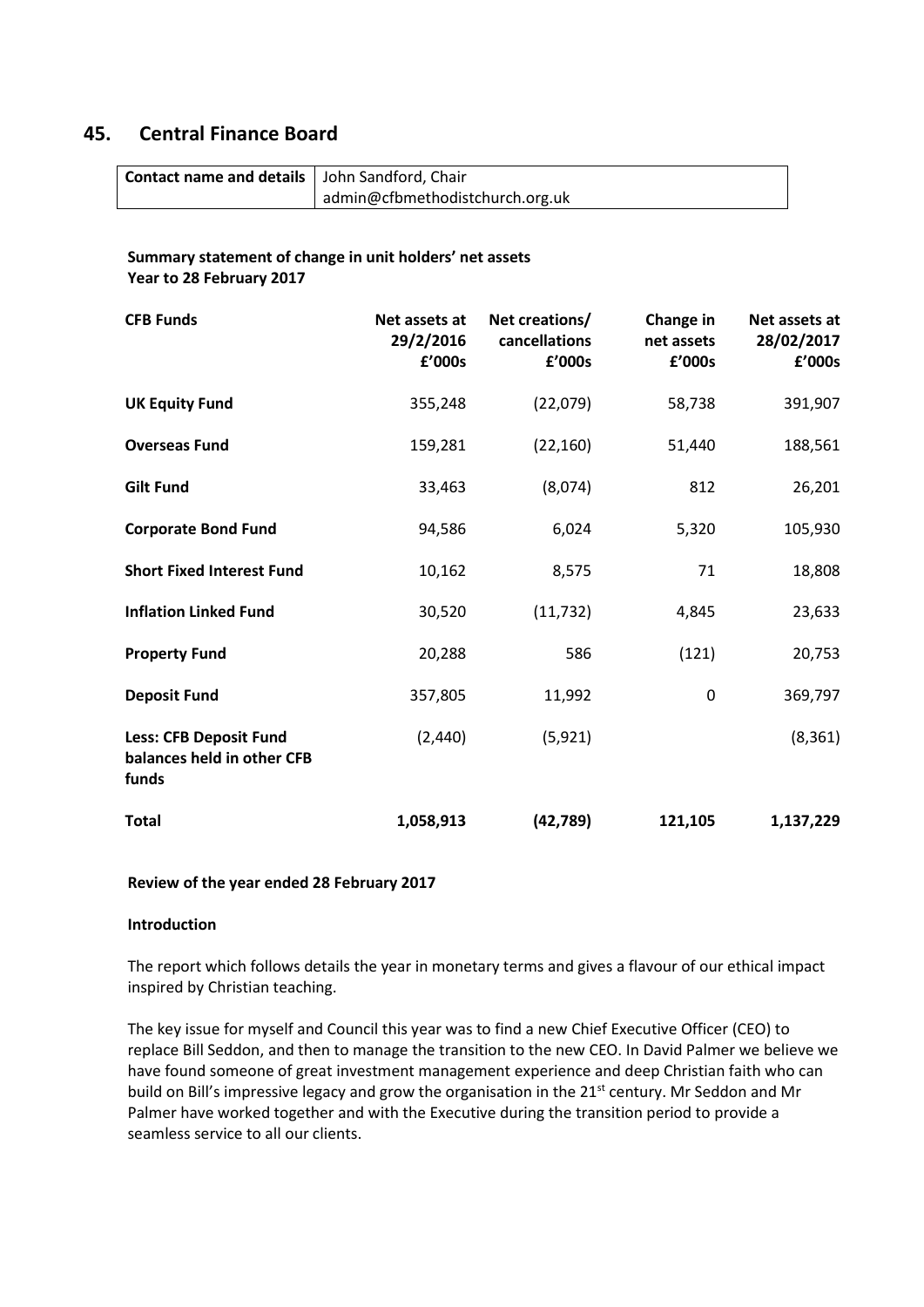## **Summary of financial position**

The twelve month period ended February 2017 continued the pattern of the previous year. The strong financial performance can largely be attributed to costs falling well below budget. The surplus recorded for the year of £496,312 exceeded our expectations and was mainly due to a number of positions in the investment management team that remained unfilled during the year. Assets under management also grew strongly during the period; increasing by 7.4% to £1.14bn. When we include our wholly owned subsidiary, Epworth Investment Management, total assets now stand at £1.36bn (£1.28bln at February 2016).

These strong numbers disguise some disappointing underlying trends. The growth in assets can be attributed to good underlying investment markets. Net flows from our clients actually saw a decline of £42.8m (-4.0%) during the year, largely due to a decision by several of our pension fund clients to switch assets from their portfolio with the Central Finance Board into external Liability Driven Investment solutions. Furthermore, the impact of rising asset values on the revenue from our existing client base is restricted by the tiered pricing structure that we have in place for some of the larger pension clients – the corollary of this is that we have some protection from falling asset values.

We have been blessed by strong markets in recent years and it is imperative that we take this opportunity to secure the long-term future of the Central Finance Board by making much needed investment in our operating platform and by growing our asset base.

## **Personnel**

It would be remiss of me not to acknowledge the strain that the unfilled vacancies in our investment personnel placed upon the team during the year. I must thank them for their hard work and continued support during this period. The management team is prioritising the outstanding recruitments and I hope that the investment management staff will be better supported in the year ahead.

## **Joint Advisory Committee on the Ethics of Investment (JACEI)**

The report of the Joint Advisory Committee on the Ethics of Investment (JACEI) is included elsewhere in the Conference Agenda. It is the work of JACEI that distinguishes the Central Finance Board from other investment managers. Our investment decisions and corporate engagement are driven by our commitment to ethical investment, as applied by JACEI on behalf of the Methodist Conference. The ethics of investment inevitably have many 'grey' areas where we have to decide between disinvestment or engagement – and, when we do engage, what form that should take. The Committee continues to undertake this work with understanding and compassion and I must thank them for their insightful and diligent work throughout the year.

## **Departures**

Several members of the Council are stepping down at this time. Sue Haworth has been a Council stalwart, having served for the maximum term of nine years. We are also sorry to say goodbye to Garry Young after six years on the Council. I thank them both for their hard work and unwavering support.

I must also reflect on the long period of service that Bill Seddon has given to the Central Finance Board. Bill's career with us started 32 years ago in a small office in Lincoln Inns Fields, as a portfolio assistant to the father of ethical investment, Charles Jacob. When Charles retired, Bill became our second Chief Executive Officer and under his leadership we have seen our Mission Statement develop,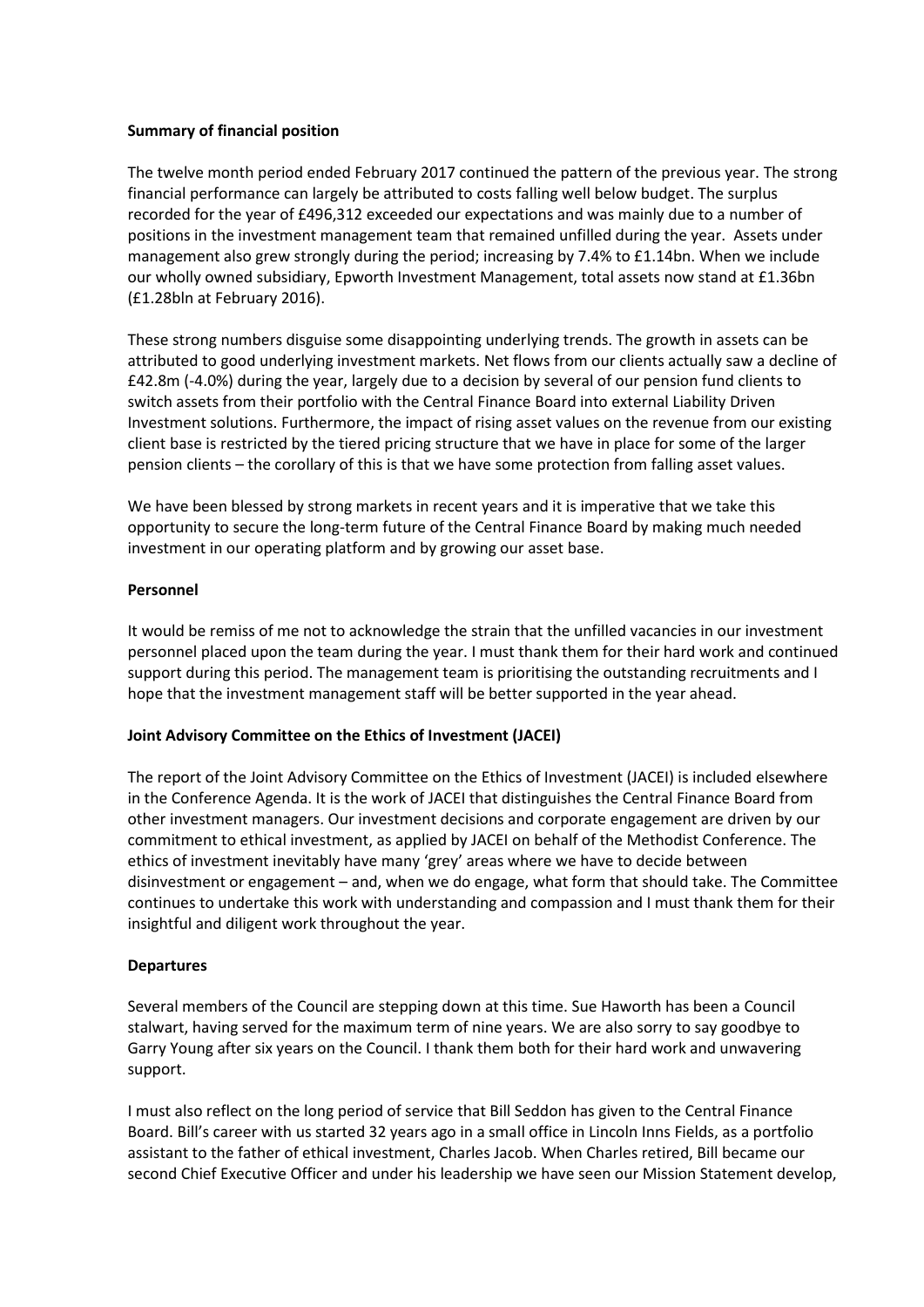Epworth Investment Management formed and assets under management grow from £83mln to £1.36bln. During this time, Bill has also been a leading figure in the world of ethical investing. He was an early contributor to EIRIS, helped launch the Institutional Investors group on Climate Change and was a leading figure behind the relaunch of the Church Investors Group. Bill retires from the Central Finance Board leaving it and the world of ethical investing in very fine health. I wish Bill and his wife Rosie great happiness in their retirement.

#### **Transition to new management**

With the retirement of Bill Seddon, it is time to look forward to a new management team for the Central Finance Board. David Palmer's broad leadership experience in the wealth management sector gives us the foundation for growth that will enable the re-investment that we need in the business. Marina Phillips continues to do an outstanding job as our Chief Financial Officer whilst Stephen Beer as Chief Investment Officer brings together the critical investment and ethical elements of our engagement with the financial community. Together these three make up a strong Executive Committee and I look forward to working closely with them as we begin a new chapter in the history of the Central Finance Board.

#### **Investment performance External assessment**

(Source: Portfolio Evaluation, except where stated) 28 February 2017

| <b>Index</b>                                                                  | 1 year<br>to 28.02.17 | 5 years<br>to 28.02.17 | 10 years<br>to 28.02.17 |
|-------------------------------------------------------------------------------|-----------------------|------------------------|-------------------------|
|                                                                               | %                     | % p.a.                 | % p.a.                  |
| <b>Equity</b>                                                                 |                       |                        |                         |
| <b>CFB UK Equity Fund</b>                                                     | $+21.1$               | $+9.3$                 | $+5.8$                  |
| <b>FTSE All Share Index</b>                                                   | $+22.8$               | $+9.2$                 | $+5.9$                  |
| CFB proprietary ethical Index                                                 | $+20.6$               | $+9.3$                 | $+5.6$                  |
| FTSE All Share Index (traditional ethical adjustment)                         | $+21.8$               | $+8.8$                 | $+5.2$                  |
| <b>CFB Overseas Fund</b>                                                      | $+35.9$               | $+14.8$                | $+9.9$                  |
| FTSE All World ex U.K Index                                                   | $+38.7$               | $+15.0$                | $+10.0$                 |
| CFB Managed Equity Fund <sup>1</sup>                                          | $+23.4$               | $+10.2$                | $+6.5$                  |
| Managed Equity Fund Composite Index                                           | $+25.1$               | $+10.1$                | $+6.5$                  |
| Managed Equity Fund Composite Index (using CFB proprietary UK Index)          | $+23.2$               | $+10.2$                | $+6.3$                  |
| Managed Equity Fund Composite Index (using traditional UK ethical adjustment) | $+24.3$               | $+9.7$                 | $+5.9$                  |
| CFB Managed Mixed Fund <sup>1</sup>                                           | $+18.4$               | $+9.2$                 | $+6.6$                  |
| Managed Mixed Composite Index                                                 | $+18.5$               | $+8.6$                 | $+6.4$                  |
| Managed Mixed Composite Index (using CFB proprietary UK Index)                | $+17.2$               | $+8.7$                 | $+6.2$                  |
| Managed Mixed Composite Index (using traditional UK ethical adjustment)       | $+17.9$               | $+8.4$                 | $+6.0$                  |
| <b>Fixed Interest</b>                                                         |                       |                        |                         |
| CFB Managed Fixed Interest Fund <sup>1</sup>                                  | $+4.4$                | $+3.8$                 | $+5.6$                  |
| Managed Fixed Interest Composite                                              | $+4.7$                | $+4.0$                 | $+5.5$                  |